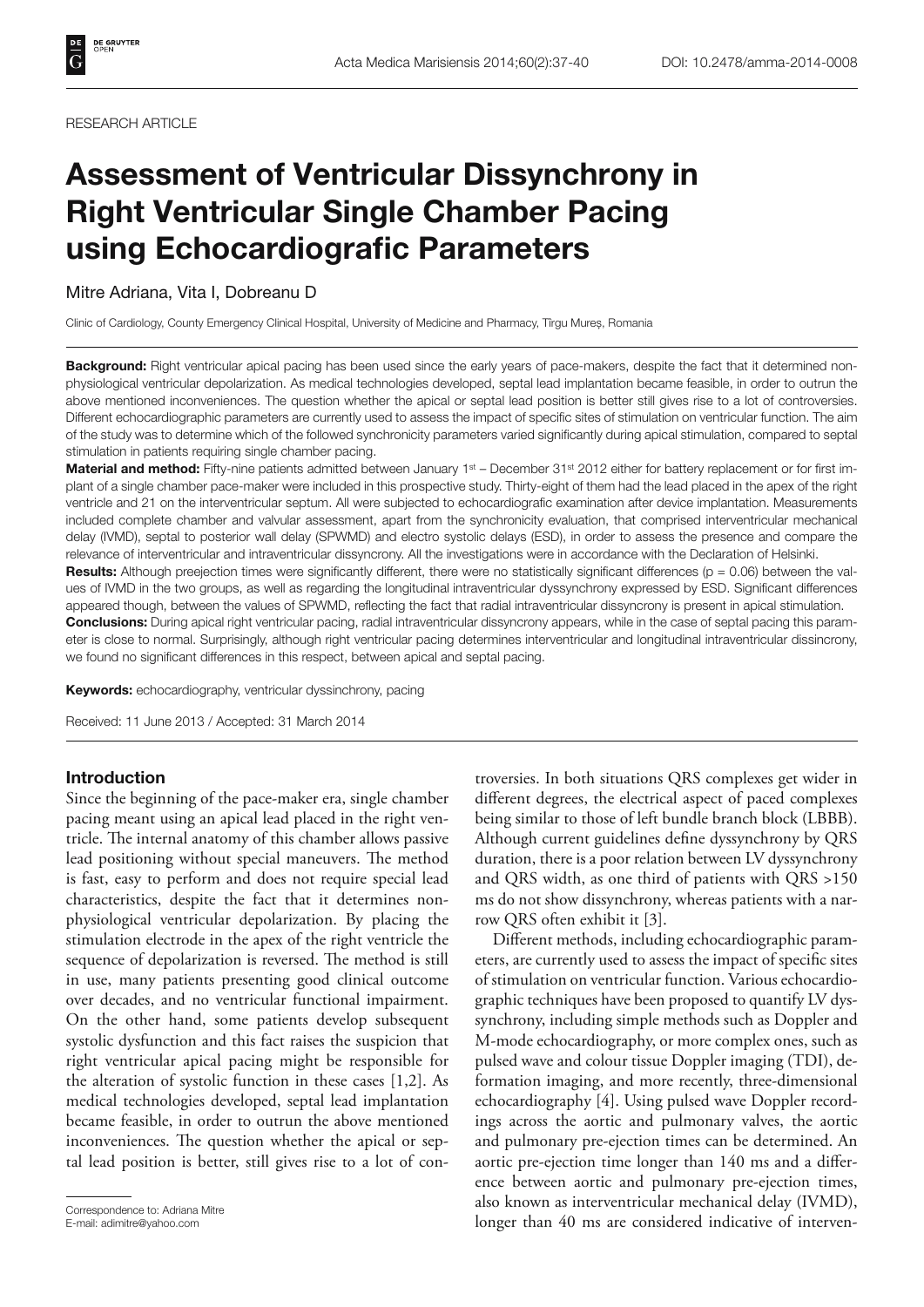tricular dyssynchrony [5]. Using M-mode in parasternal short or long axis views of the left ventricle, another parameter, septal to posterior wall motion delay (SPWMD), first described by Pitzalis [6], may be obtained, by measuring the time interval between the peak systolic contraction of the septum and the peak inward contraction of the posterior wall. A SPWMD >130 ms is a sign of intraventricular radial dyssynchrony [6]. Similar to patients with LBBB, most of the patients with right ventricular pacing present a so called "septal flush" that makes the measurement of SPWMD in M-mode difficult. Therefore, the use of Mmode combined with colour coded tissue Doppler imaging permits the enhancing of wall movements and makes the measurement more reliable. Electrosystolic delays (ESD) are assessed using pulsed wave TDI, by measuring the time interval between QRS onset and peak systolic (S) wave on pulsed-wave-TDI on opposite walls. The presence of intraventricular longitudinal dyssynchrony is defined as a difference between ESD of opposite walls greater than 60 ms, as described by Bax [7].

The aim of this study was to determine which of the followed synchronicity parameters varied significantly during apical stimulation, compared to septal stimulation in patients requiring single chamber pacing.

#### **Material and method**

This prospective study included 62 consecutive patients admitted between January 1st – December 31st 2012 to the Cardiology Clinic of the County Emergency Clinical Hospital of Tîrgu Mureș, either for battery replacement or for first implant of a single chamber pace-maker. All patients were subjected to echocardiographic examination after device implantation, using a Vivid S5 GE equipment. Patients with poor acoustic window were excluded, thus pacing parameters were recorded from 59 patients, out of which 38 had the lead placed in the apex of the right ventricle (group I) and 21 on the interventricular septum (group II). The mean age of the patients was  $67.8 \pm 8.9$  years for patients with septal stimulation and  $69.9 \pm 10$  years for those with apical lead, with a gender ratio of 37/22 males versus females. Measurements included complete chamber and



|                | Table I. Mean values for synchronicity parameters measured for |
|----------------|----------------------------------------------------------------|
| the two groups |                                                                |

|                | Apical stimulation<br>$(n = 38)$ | Septal stimulation<br>$(n = 21)$ |
|----------------|----------------------------------|----------------------------------|
| TPA (ms)       | 149.9 ( $\pm$ 42)                | 137.7 ( $\pm$ 43)                |
| TPP (ms)       | 115.4 $(\pm 40)$                 | 111.0 ( $\pm$ 30)                |
| IMIV (ms)      | $31.8 (\pm 2.3)$                 | $27.7 (\pm 1.2)$                 |
| SPWMD (ms)     | 118.7 $(\pm 20.5)$               | 106.2 $(\pm 12.3)$               |
| ESD1-ESD2 (ms) | 50.9 ( $\pm$ 2.8)                | 51.8 $(\pm 2.3)$                 |
|                |                                  |                                  |

TPA – aortic preejection time; TPP – pulmonary preejection time; IMIV – interventricular mechanical delay; SPWMD – septal to posterior wall motion delay; ESD – electrosystolic delay

valvular assessment, left ventricular functional evaluation, apart from the synchronicity evaluation, that comprised interventricular mechanical delay (IVMD), as a marker of interventricular dyssynchrony, septal to posterior wall motion delay (SPWMD) and electro systolic delays (ESD), as signs of intraventricular dyssynchrony (radial and longitudinal, respectively). Standard echocardiographic measurements were enclosed in our examination protocol for all patients along with dyssynchrony parameters registered in a special chart. Meanwhile, medical history and clinical outcome of the patients were registered. Data obtained were processed using Graphpad.

### **Results**

Coronary artery disease was the main cause of conduction disturbances that led to pacemaker implantation, in 33 cases (55.9%). Other conditions included: dilated cardiomyopathy in 13 cases (22%), valvular diseases in 12 cases (20.2%) and hypertrophic cardiomyopathy, in one patient. Enlarged left ventricle, with an end-diastolic diameter above 60 mm, was found in 17 patients, the majority of them being paced apicaly (12 patients), while 5 patients had a septal lead. A number of 47 patients (77%) had an ejection fraction above 50% (16 with septal stimulation and 31 with apical lead). Among the remaining 12 patients, 10 patients (three with septal lead and seven with apical stimulation) had an ejection fraction between 40– 49% and two were below 40%, both of them with septal lead. Since data regarding the left ventricular systolic func-



Fig. 1. Method used to measure aortic preejection time Fig. 2. Method used to measure pulmonary preejection time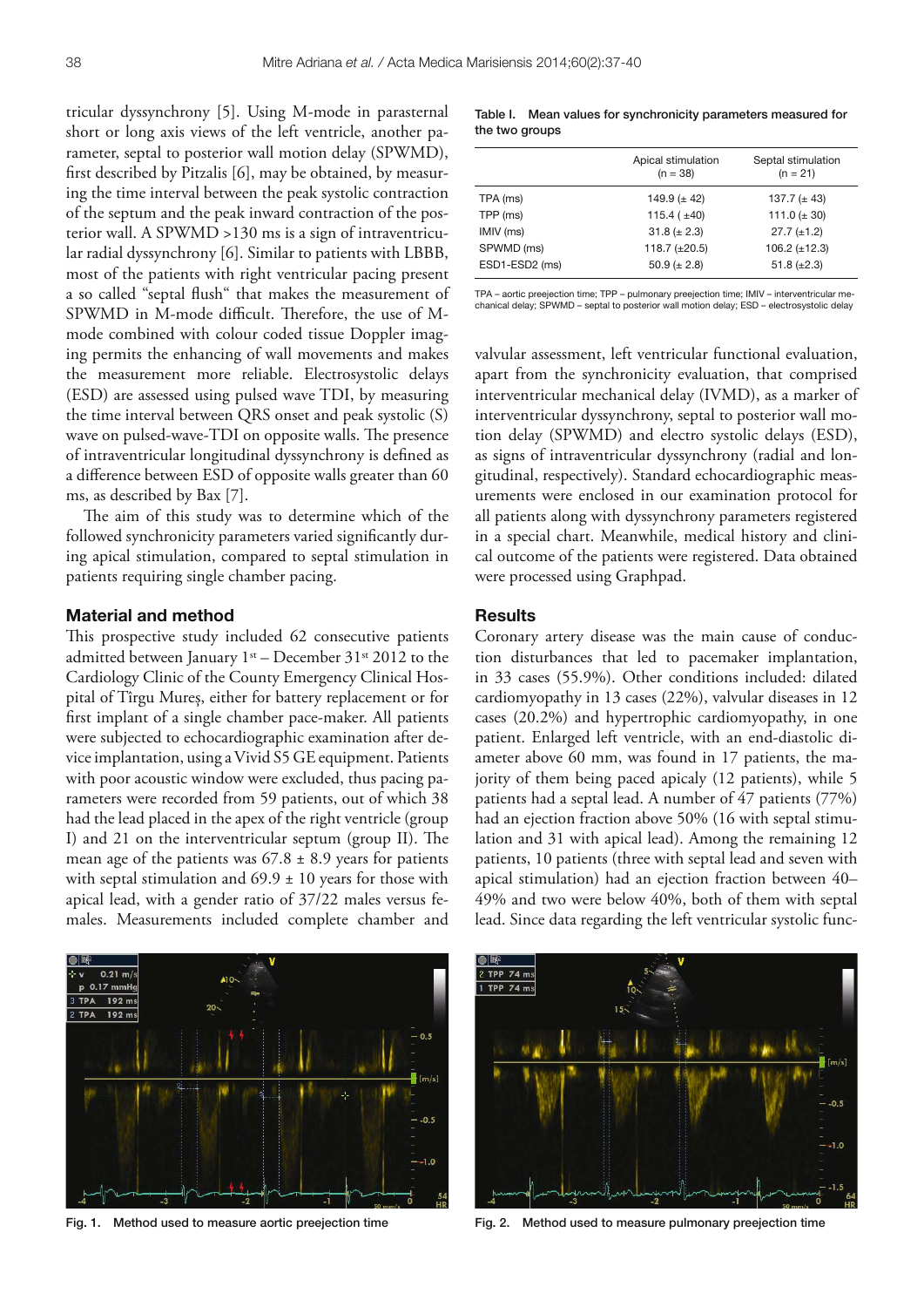

Fig. 3. Method used to determine SPWMD using pulsed wave TDI



Fig. 5. Measurement of electrosystolic delay at the base of the lateral wall

tion before cardiac pacing were not available in all cases, we were not able to compare these values.

Mean values of preejection times recorded for all 59 patients, as well as mean IVMD for both stimulation regimens and the differences between electrosystolic delays (ESD), are shown in Table I. Depending on the programmed ventricular rate, the preejection times vary, but



Fig. 6. Values of SPWMD measured for patients with septal stimulation



Fig. 4. Measurement of electrosystolic delay at the base of the interventricular septum

the difference between aortic and pulmonary preejection times, IVMD, is not influenced by frequency. Therefore, we compared only the values of IVMD between the two groups. Although preejection times were significantly different, there were no statistically significant differences (p = 0.06) between the values of IVMD in the two groups.

Regarding longitudinal intraventricular dyssincrony expressed by the differences between electromechanical delays measured at septal and lateral wall levels, mean values obtained were not consistent statistically with any significance. Significant differences appeared though, between the values of SPWMD. Mean values for patients with septal stimulation (Figure 6) appear to be lower than those for apical pacing (Figure 7), indicating a superior result in case of septal stimulation. However, values of SPWMD varied widely, some of them being collected as negative numbers, and causing a negative skewness.

#### **Discussions**

Following-up pacemaker carriers for years, a decrease in left ventricular systolic function was observed, especially in those having an apical lead [8]. The extent of ventricular functional impairment depends on many factors, that



Fig. 7. Values of SPWMD measured for patients with apical stimulation